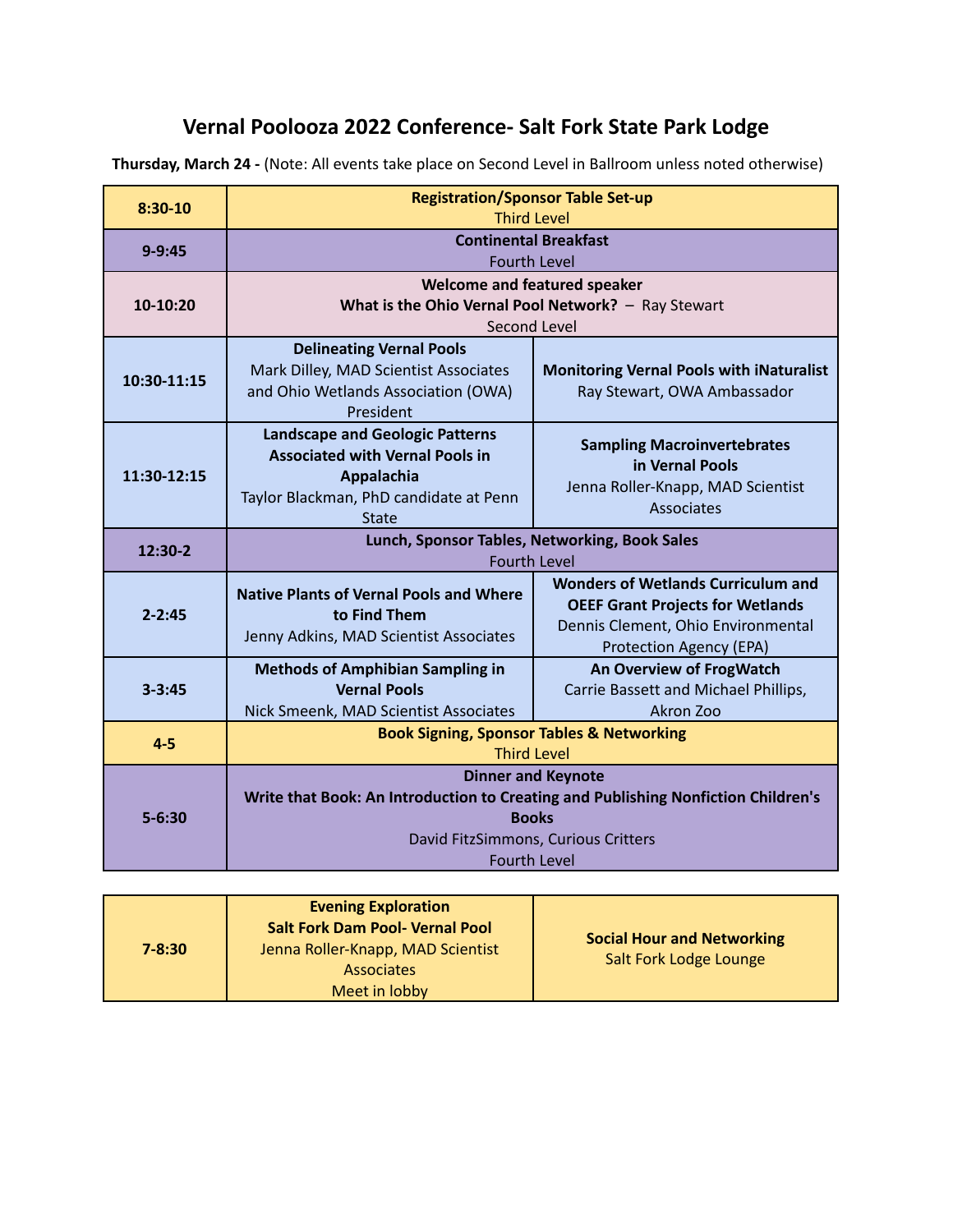# **Vernal Poolooza 2022 Conference- Salt Fork State Park Lodge (Continued)**

| $8:30-10$   | <b>Registration/Sponsor Table Set-up</b>                                   |                                                |  |
|-------------|----------------------------------------------------------------------------|------------------------------------------------|--|
|             | <b>Third Level</b>                                                         |                                                |  |
| $9 - 9:45$  | <b>Continental Breakfast</b>                                               |                                                |  |
|             | <b>Fourth Level</b>                                                        |                                                |  |
| 10-10:20    | <b>Welcome and featured speaker</b>                                        |                                                |  |
|             | Vernal Pools are NOT Temporary Wetlands! - Mark Dilley<br>Second Level     |                                                |  |
|             |                                                                            |                                                |  |
| 10:30-11:15 | <b>Climate Change Effects, Uncertainties</b>                               | <b>Education Outreach regarding</b>            |  |
|             | and Responses                                                              | <b>Amphibians in Vernal Pools</b>              |  |
|             | Michael Hayslett,                                                          | Andrew Hoffman, Postdoctoral                   |  |
|             | Virginia Vernal Pools, LLC                                                 | researcher at Ohio State University            |  |
| 11:30-12:15 | <b>Franklin County Metro Parks and</b>                                     | <b>Nature's Concert Halls</b>                  |  |
|             | <b>Management of Unique Vernal Pools</b>                                   | Lisa Rainsong,                                 |  |
|             | Craig Biegler,                                                             | <b>Cleveland Institute of Music</b>            |  |
|             | <b>Battelle Darby Creek Metro Park</b>                                     |                                                |  |
| 12:30-2     | Lunch, Sponsor Tables, Networking, Book Sales<br><b>Fourth Level</b>       |                                                |  |
|             | <b>Copperbelly Watersnake- Conservation</b>                                |                                                |  |
|             | <b>Status of a Vernal Pool Reptile</b>                                     | <b>Vernal Pool Amphibians: the Great</b>       |  |
| $2 - 2:45$  | Megan Seymour, United States Fish and                                      | <b>Migration to their Natal Breeding Pools</b> |  |
|             | Wildlife Service (USFWS)                                                   | Doug Berube, The Dawes Arboretum               |  |
| $3 - 3:45$  | <b>Funding Opportunities for Vernal Pools</b>                              | iPhone Landscape & Nature                      |  |
|             | through NRCS Programs                                                      | Photography                                    |  |
|             | Nick Schell, Natural Resources                                             | Ian Adams,                                     |  |
|             | <b>Conservation Service (NRCS)</b>                                         | Ian Adams Photography                          |  |
|             | <b>Book Signing, Sponsor Tables &amp; Networking</b><br><b>Third Level</b> |                                                |  |
| $4 - 5$     |                                                                            |                                                |  |
| $5 - 6:30$  | <b>Dinner and Keynote</b>                                                  |                                                |  |
|             | <b>Vernal Pool Development and Restoration</b>                             |                                                |  |
|             | Thomas Biebighauser, Wetland Restoration and Training, LLC                 |                                                |  |
|             | <b>Fourth Level</b>                                                        |                                                |  |

**Friday, March 25** (Note: all events take place on Second Level in Ballroom unless noted otherwise)

| $7 - 8:30$ | <b>Evening Exploration</b><br><b>Kennedy Stone House Vernal Pool</b><br>John Hickenbottom, Ohio Department of<br><b>Natural Resources (DNR)</b><br>Meet in lobby | <b>Social Hour and Networking</b><br>Salt Fork Lodge Lounge |
|------------|------------------------------------------------------------------------------------------------------------------------------------------------------------------|-------------------------------------------------------------|
|            |                                                                                                                                                                  |                                                             |